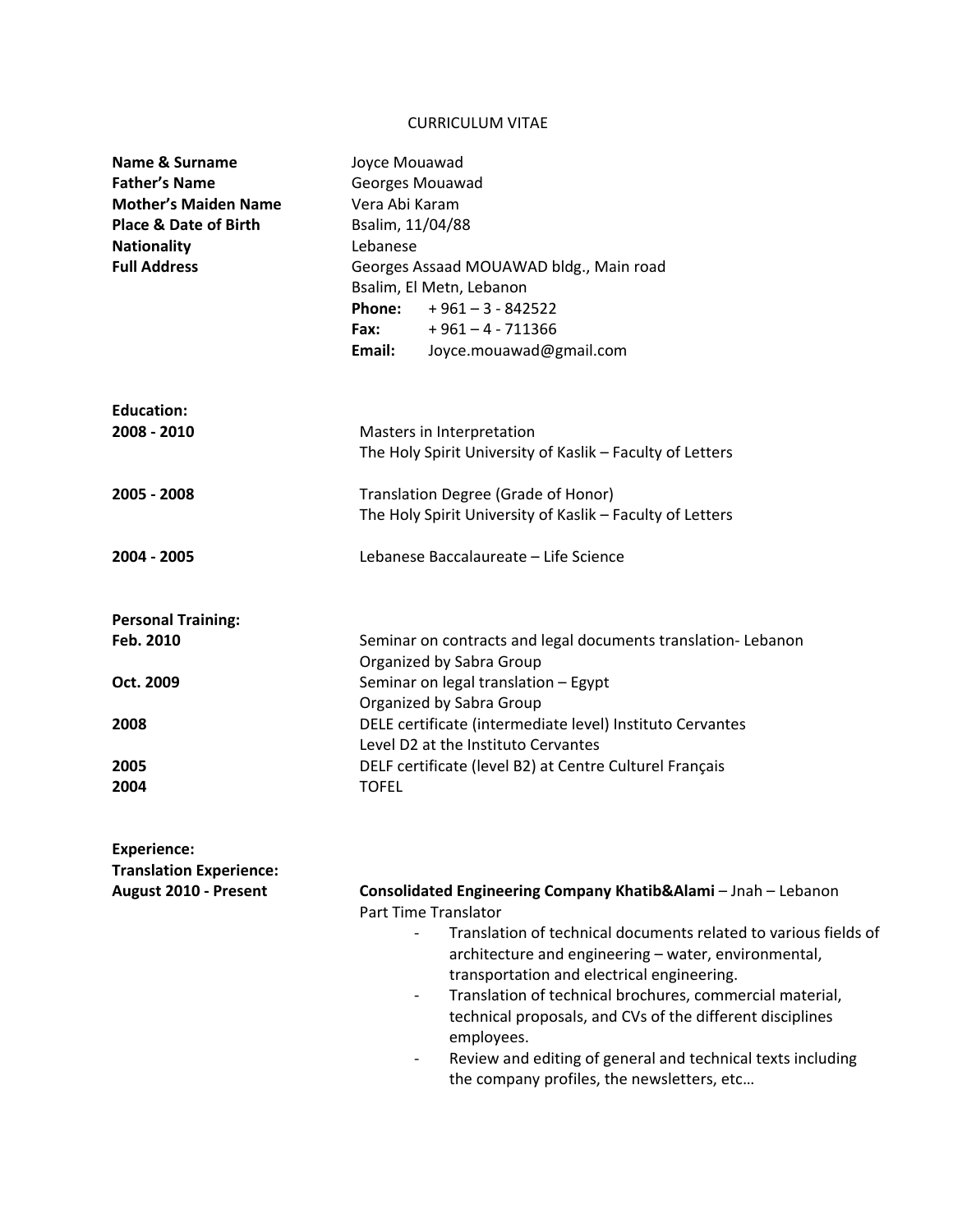| <b>March 2010- Present</b>                      | <b>Freelance Translation</b><br><b>Screens International - Lebanon</b><br>$\triangleright$ Documentaries Subtitling<br>$\triangleright$ Series Subtitling<br>Translation from and into Arabic, English and French of<br>$\overline{\phantom{0}}$<br>different types of texts in various fields and domains,<br>including: environment, architecture and engineering, political<br>articles, bylaws and regulations for companies and<br>universities, economic texts and articles, etc |  |  |  |  |
|-------------------------------------------------|----------------------------------------------------------------------------------------------------------------------------------------------------------------------------------------------------------------------------------------------------------------------------------------------------------------------------------------------------------------------------------------------------------------------------------------------------------------------------------------|--|--|--|--|
| January - June 2009                             | Path Solutions - Mkalles, Lebanon<br>Part Time Translator<br>Translation of bank software from and into Arabic French and<br>$\overline{\phantom{0}}$<br>English<br>Translation of applications and user manual guides related to<br>the bank software<br>Review Translations of other team members                                                                                                                                                                                    |  |  |  |  |
| Nov. 2007- Present                              | Freelance Translation from and into Arabic, English and French<br>Translation of different types of texts in various fields and<br>domains, including: environment, architecture and<br>engineering, political articles, bylaws and regulations for<br>companies and universities, economic texts and articles, etc                                                                                                                                                                    |  |  |  |  |
| August 2007                                     | Translation of «Manifeste du Libanais Chrétien» for a Lebanese<br><b>Association in France</b>                                                                                                                                                                                                                                                                                                                                                                                         |  |  |  |  |
| August 2007                                     | Translation of an economic Masters' thesis (230 pages)                                                                                                                                                                                                                                                                                                                                                                                                                                 |  |  |  |  |
| <b>June 2007</b>                                | Internship at the Bank of Lebanon<br>Translation of various types of economic and financial texts<br>and reports.                                                                                                                                                                                                                                                                                                                                                                      |  |  |  |  |
| <b>Interpretation Experience:</b><br>9 May 2011 | Economic Integration, Price Transmission and Consumer Welfare<br>Lebanese Economic Association<br>Lebanon                                                                                                                                                                                                                                                                                                                                                                              |  |  |  |  |
| 2 May 2011                                      | Sultan Qaboos University Annual Day<br><b>Award Distribution</b><br>Sultanate of Oman                                                                                                                                                                                                                                                                                                                                                                                                  |  |  |  |  |
| 20 - 21 Feb. 2011                               | Sohar Investment Opportunity Conference<br>Sultanate of Oman                                                                                                                                                                                                                                                                                                                                                                                                                           |  |  |  |  |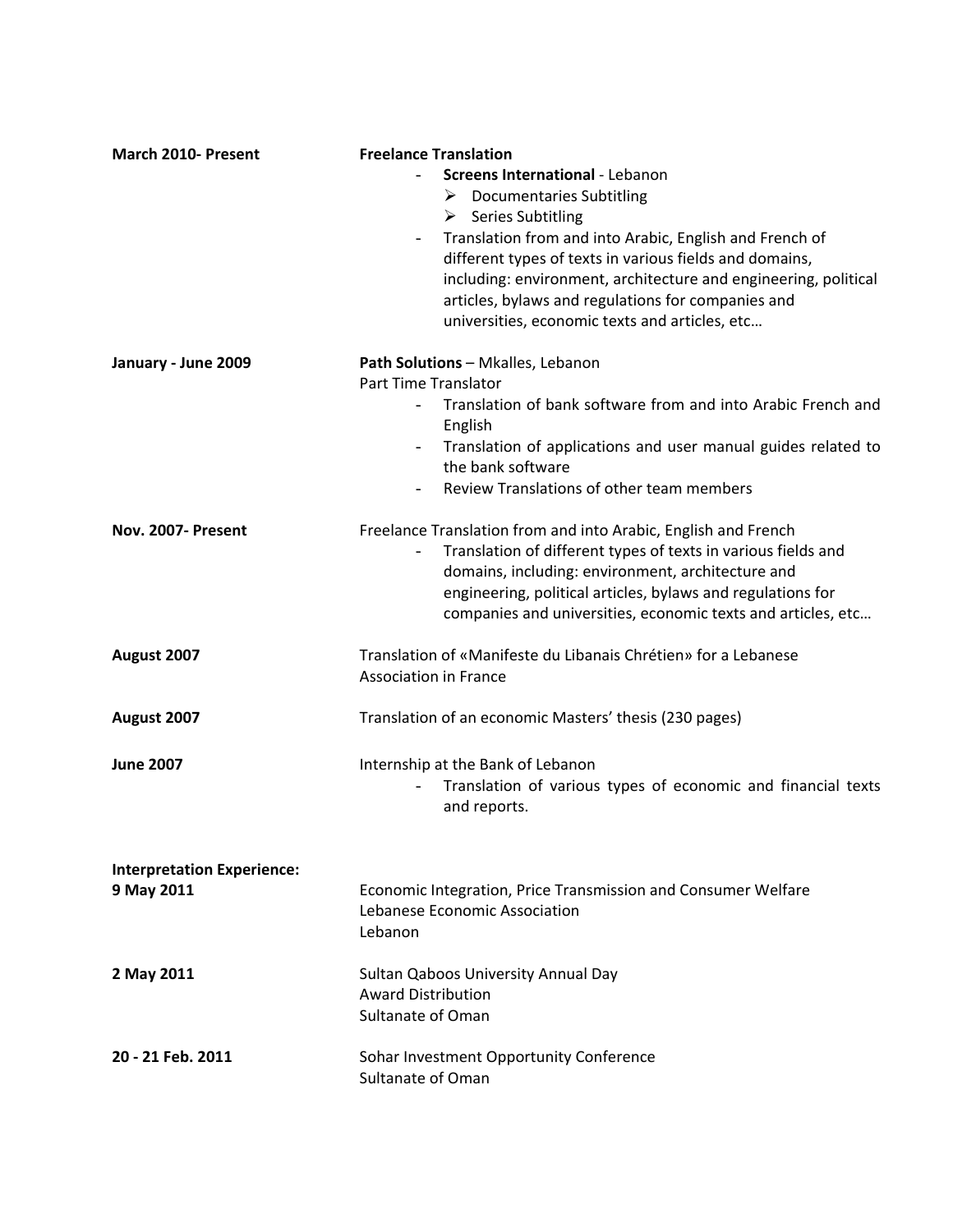| 14 Jan. 2011                                            | Stryker 2011 Divisions Meeting<br>Dubai                                                                                                                                                                                                                                                                                                                                                                                                                                                                                                                                                                                                                                                                                                                                                                                                                        |  |  |  |
|---------------------------------------------------------|----------------------------------------------------------------------------------------------------------------------------------------------------------------------------------------------------------------------------------------------------------------------------------------------------------------------------------------------------------------------------------------------------------------------------------------------------------------------------------------------------------------------------------------------------------------------------------------------------------------------------------------------------------------------------------------------------------------------------------------------------------------------------------------------------------------------------------------------------------------|--|--|--|
| 2 Dec. 2010                                             | Liaison Interpretation for Ipsos - Census on Laundry Detergents<br>Lebanon                                                                                                                                                                                                                                                                                                                                                                                                                                                                                                                                                                                                                                                                                                                                                                                     |  |  |  |
| $23 - 24$ Nov. 2010                                     | The State of the Lebanese Economy: 20 years after the End of the Civil War<br>Lebanese Economic Association<br>Lebanon                                                                                                                                                                                                                                                                                                                                                                                                                                                                                                                                                                                                                                                                                                                                         |  |  |  |
| 25 - 26 Oct. 2010                                       | Oman First Conference on Food Safety<br><b>Sultanate of Oman</b>                                                                                                                                                                                                                                                                                                                                                                                                                                                                                                                                                                                                                                                                                                                                                                                               |  |  |  |
| 29 - 30 Apr. 2010                                       | Conference on Renewable Energy and Energy Efficiency<br>Lebanon                                                                                                                                                                                                                                                                                                                                                                                                                                                                                                                                                                                                                                                                                                                                                                                                |  |  |  |
| <b>Teaching Experience:</b><br>Oct. 2010 - Present      | Lecturer at the Lebanese International University<br>Fall 2010 - 2011:<br><b>Course:</b> Introduction to Simultaneous Interpretation<br>The course seeks to give students an insight into the world of oral<br>translation<br>interpretation,<br>specifically<br>Simultaneous<br>more<br>or<br>Interpretation. It aims to help students acquire fluency and<br>quick-wittedness and train them translate without dictionaries.<br>Spring 2010 - 2011:<br><b>Courses:</b> Introduction to Simultaneous Interpretation & Introduction to<br>Consecutive Interpretation<br>The courses seek to give students an insight into the world of oral<br>translation or interpretation, more specifically Simultaneous &<br>Consecutive Interpretation. They aim to help students acquire fluency and<br>quick-wittedness and train them translate without dictionaries. |  |  |  |
| <b>Supplementary Information:</b><br><b>Activities:</b> |                                                                                                                                                                                                                                                                                                                                                                                                                                                                                                                                                                                                                                                                                                                                                                                                                                                                |  |  |  |
| 2006-2007                                               | Cheftaine de Meute-Louveteaux - Groupe Champville                                                                                                                                                                                                                                                                                                                                                                                                                                                                                                                                                                                                                                                                                                                                                                                                              |  |  |  |
| 2004-2006                                               | Assistante Cheftaine de Meute-Louveteaux - Groupe Champville                                                                                                                                                                                                                                                                                                                                                                                                                                                                                                                                                                                                                                                                                                                                                                                                   |  |  |  |
| 1996-2007                                               | <b>Scouts</b>                                                                                                                                                                                                                                                                                                                                                                                                                                                                                                                                                                                                                                                                                                                                                                                                                                                  |  |  |  |